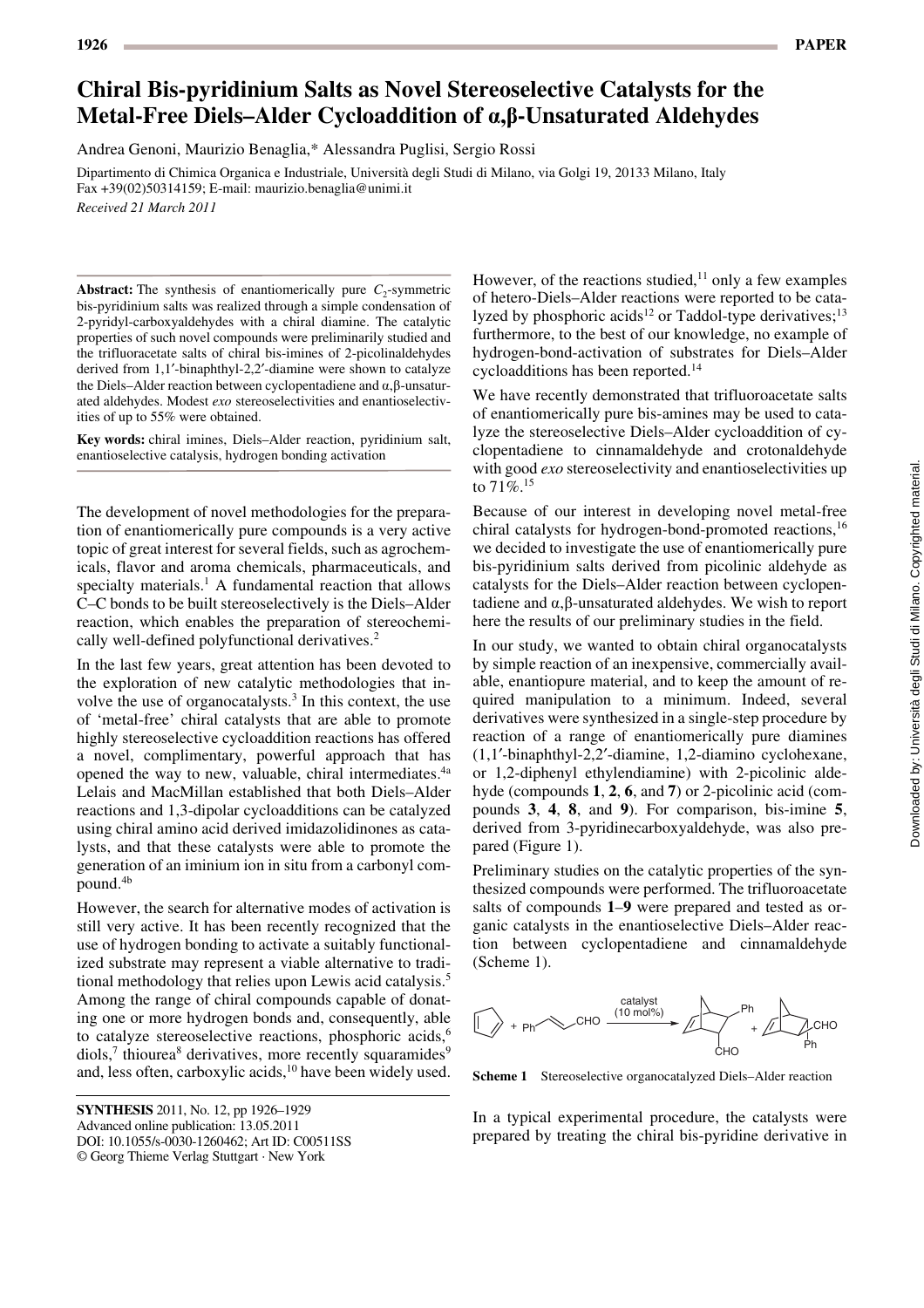

**Figure 1** Novel chiral organocatalysts for stereoselective Diels–Alder cycloaddition

dichloromethane with the required amount of acid and removing the solvent after 15 minutes of stirring at 25  $^{\circ}$ C; the salt was used without any further purification.17 To a stirred solution of the catalyst (0.1 equiv) in a suitable solvent (see Table 1 and Table 2) under an inert atmosphere, aldehyde (1 equiv) was added; after five minutes, cyclopentadiene (5 equiv) was added and the reaction mixture was allowed to stir. The reaction mixture was evaporated under reduced pressure and analyzed by NMR. The yield and diastereoisomeric ratio were then confirmed by analyzing the isolated product after flash chromatography.

**Table 1** Diels–Alder Reaction Catalyzed by Compounds **1**–**9**

| Entry          | Catalyst<br>$(10 \text{ mol\%})$ $(\%)^a$ | Yield | exolen do <sup>b</sup> | ee exo<br>$(\%)^c$ | ee endo<br>$(\%)^c$ |
|----------------|-------------------------------------------|-------|------------------------|--------------------|---------------------|
| 1              | $\mathbf{1}$                              | >99   | 60:40                  | 55                 | 21                  |
| $\overline{c}$ | $\overline{2}$                            | 70    | 70:30                  | 25                 | n.d.                |
| 3              | 3                                         | n.r.  |                        |                    |                     |
| $\overline{4}$ | 4                                         | n.r.  |                        |                    |                     |
| 5              | 5                                         | 70    | 50:50                  | 41                 | 11                  |
| 6              | 6                                         | 47    | 60:40                  | 25                 | 11                  |
| 7              | 7                                         | 33    | 65:35                  | 21                 | n.d.                |
| 8              | 8                                         | n.r.  |                        |                    |                     |
| 9              | 9                                         | n.r.  |                        |                    |                     |

<sup>a</sup> Reaction was run at 25 °C for 72 h; the yield was determined by <sup>1</sup>H NMR analysis of the crude reaction mixture and confirmed after silica

gel flash column purification (n.r. = no reaction).<br><sup>b</sup> Determined by <sup>1</sup>H NMR analysis and confirmed by HPLC analysis. c Determined by HPLC analysis with a chiral stationary phase on the corresponding alcohol (n.d. = not determined).

From this preliminary investigation, bis-imines emerged as the catalysts of choice; these were able to promote the cycloaddition with higher chemical yields than the corresponding bis-amines (Table 1, entries 1 vs. 2 and 6 vs. 7). Chiral bis-imines of 2-pyridine carboxyaldehyde **1**, derived from binaphthyl diamine, performed better than the corresponding bis-amines **2**, leading to the cycloadduct product in quantitative yield and 55% enantioselectivity for the *exo* isomer, which is higher than the value obtained with catalyst **2**. It is noteworthy that the use of chiral bispicolinamides, under the present experimental conditions, was completely ineffective. Bis-imine **5**, obtained from 3 pyridine carboxyaldheyde, catalyzed the reaction in lower chemical and stereochemical yield. Derivatives of 1,1'-binaphthyl-2,2¢-diamine were therefore selected for further optimization studies.

A selection of enantiomerically pure bis-imines were prepared by reaction of  $1,1'$ -binaphthyl-2,2'-diamine with a range of substituted 2-picolinic aldehydes (compounds **10**–**12**, Figure 2), and the enantiomerically pure bis-imine **13**, derived from 2-quinoline carboxyaldehyde, was also successfully synthesized. The catalytic activity of the new chiral organocatalysts was then investigated (Table 2, entries  $1-5$ ).

From the data collected in Table 2 it is clear that a substituent in the 6-position of the pyridine ring does not significantly affect the stereoselectivity of the process. Almost no diastereoselectivity was observed and the enantioselectivities were generally lower than that obtained with compound **1**.

With the best performing catalyst **1**, attempts were made to improve the stereoselectivity by adjusting the experimental conditions and by changing the reaction solvent.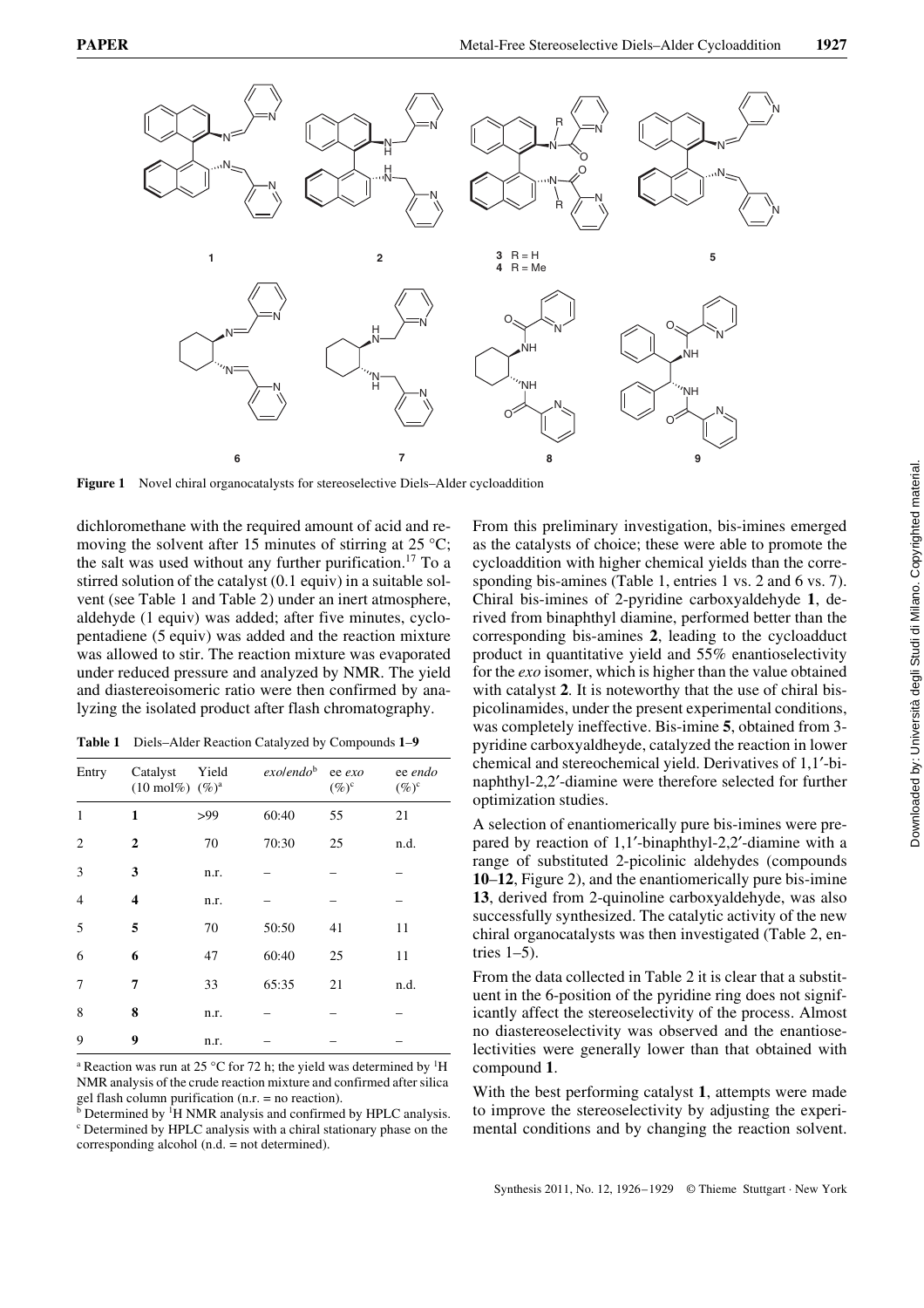

**Figure 2** Binaphthyl diamine-derived organocatalysts for the Diels–Alder reaction

**Table 2** Diels–Alder Reaction Catalyzed by Compounds **1** and **10**– **13**

| Entry          |              | Catalyst Solvent  | Yield<br>$(\%)^{\mathrm{a}}$ | exolen do <sup>b</sup> | ee exo<br>$(\%)^c$ | ee endo<br>$(\%)^c$ |
|----------------|--------------|-------------------|------------------------------|------------------------|--------------------|---------------------|
| 1              | $\mathbf{1}$ | CHCl <sub>3</sub> | >99                          | 60:40                  | 55                 | 21                  |
| $\overline{c}$ | 10           | CHCl <sub>3</sub> | 53                           | 52:48                  | 45                 | 23                  |
| 3              | 11           | CHCl <sub>3</sub> | 71                           | 55:45                  | 21                 | 35                  |
| 4              | 12           | CHCl <sub>3</sub> | 39                           | 55:45                  | 33                 | 15                  |
| 5              | 13           | CHCl <sub>3</sub> | 91                           | 58:42                  | 21                 | 19                  |
| 6 <sup>d</sup> | $\mathbf{1}$ | CHCl <sub>3</sub> | 87                           | 61:39                  | 45                 | 11                  |
| 7 <sup>e</sup> | 1            | CH,Cl,            | 73                           | 62:38                  | 41                 | 21                  |
| 8              | $\mathbf{1}$ | hexane            | 95                           | 51:49                  | 40                 | 14                  |
| 9              | $\mathbf{1}$ | toluene           | 93                           | 48:52                  | 43                 | 15                  |
| 10             | 1            | <b>THF</b>        | 71                           | 47:53                  | 37                 | 16                  |
| 11             | 1            | MeCN              | 51                           | 55:45                  | 39                 | 12                  |

<sup>a</sup> Reaction was run at 25 °C for 72 h; the yield was determined by <sup>1</sup>H NMR analysis of the crude reaction mixture and confirmed after silica gel flash column purification.

<sup>b</sup> Determined by <sup>1</sup>H NMR analysis and confirmed by HPLC analysis. c Determined by HPLC analysis on a chiral stationary phase on the

corresponding alcohol. d AcOH was used.

<sup>e</sup> Reaction performed in 1,2-dichloroethane afforded similar results.

Protic acids other than trifluoroacetic acid were employed, but no improvement in either the chemical or stereochemical yield was observed (Table 2, entry  $6$ ).<sup>18</sup> Changing the solvent also did not lead to any significant improvement. As expected, best results were obtained in non-polar and non-coordinating solvents, such as hexane or toluene, where the activation of the substrate by the catalyst through hydrogen bonding should work better; however, modest stereoselectivities were obtained even in these cases.19

In summary, enantiomerically pure metal-free catalysts for the Diels–Alder reaction have been easily prepared by mixing commercially available chiral diamines and pyridine carboxyaldehyde. The trifluoroacetate salt of chiral bis-imine of 2-picolinaldehyde, derived from 1,1'-binaphthyl-2,2¢-diamine, was able to catalyze the Diels–Alder reaction between cyclopentadiene and cinnamaldehyde; modest diastereoselectivities and enantioselectivity of up to 55% were observed. While the stereoselection of the process is still unsatisfactory and several issues still need to be addressed, we believe the present work may open new perspectives towards the development of organocatalyzed Diels–Alder cycloaddition through hydrogenbond-activation of reaction substrates.

#### **Synthesis of Catalyst; General Procedure**

To a solution of chiral diamine (10 mmol) in anhydrous toluene (20 mL), aromatic aldehyde (20.2 mmol) was added. The mixture was stirred in the presence of 4 Å molecular sieves for 40–72 h at 110 °C. The reaction mixture was cooled to r.t., filtered and the solvent was evaporated under vacuum to give the corresponding imines in yields >90%. The bis-imine may be crystallized from ethanol.

#### **Catalyst 1**

<sup>1</sup>H NMR (200 MHz, CDCl<sub>3</sub>):  $\delta$  = 8.53 (m, 2 H), 8.43 (s, 2 H), 8.07 (d, *J* = 8.7 Hz, 2 H), 7.99 (d, *J* = 8.2 Hz, 2 H), 7.63 (t, *J* = 6.0 Hz, 2 H), 7.47–7.50 (m, 4 H), 7.44 (t, *J* = 6.0 Hz, 2 H), 7.29–7.32 (m, 4 H), 7.17 (d, *J* = 8.7 Hz, 2 H).

<sup>13</sup>C NMR (50 MHz, CDCl<sub>3</sub>):  $\delta$  = 162.5, 155.4, 150.6, 148.8, 137.6, 132.9, 130.3, 129.1, 127.8, 127.6, 127.1, 126.3, 126.2, 121.6, 119.9, 118.2.

#### **Diels–Alder Reaction; General Procedure**

The catalysts were prepared by treating the diamine in anhydrous  $CH_2Cl_2 (0.5 mL)$  with the required amount of acid and removing the solvent after 15 min stirring at 25  $\degree$ C; the salt was used without any further purification. To a stirring solution of catalyst (0.03 mmol) in CHCl3 (0.3 mL) under an inert atmosphere, aldehyde (0.3 mmol) was added. After 5 min, cyclopentadiene (1.5 mmol) was added and the reaction mixture was allowed to stir for 72 h at 25 °C. The reaction mixture was evaporated under reduced pressure and analyzed by NMR. The yield and diastereoisomeric ratio were then confirmed with the pure isolated product after flash chromatography on a short silica gel column (EtOAc–hexanes). The enantiomeric excess was determined by HPLC on the alcohol obtained by NaBH4 mediated reduction of the cycloadducts (for *exo* isomer: Chiralpak OJ-H column; hexane–isopropanol, 7:3; flow rate 0.8 mL/min;  $\lambda$  = 225 nm;  $t_{\text{major}} = 38.7 \text{ min}, t_{\text{minor}} = 51.8 \text{ min}.$